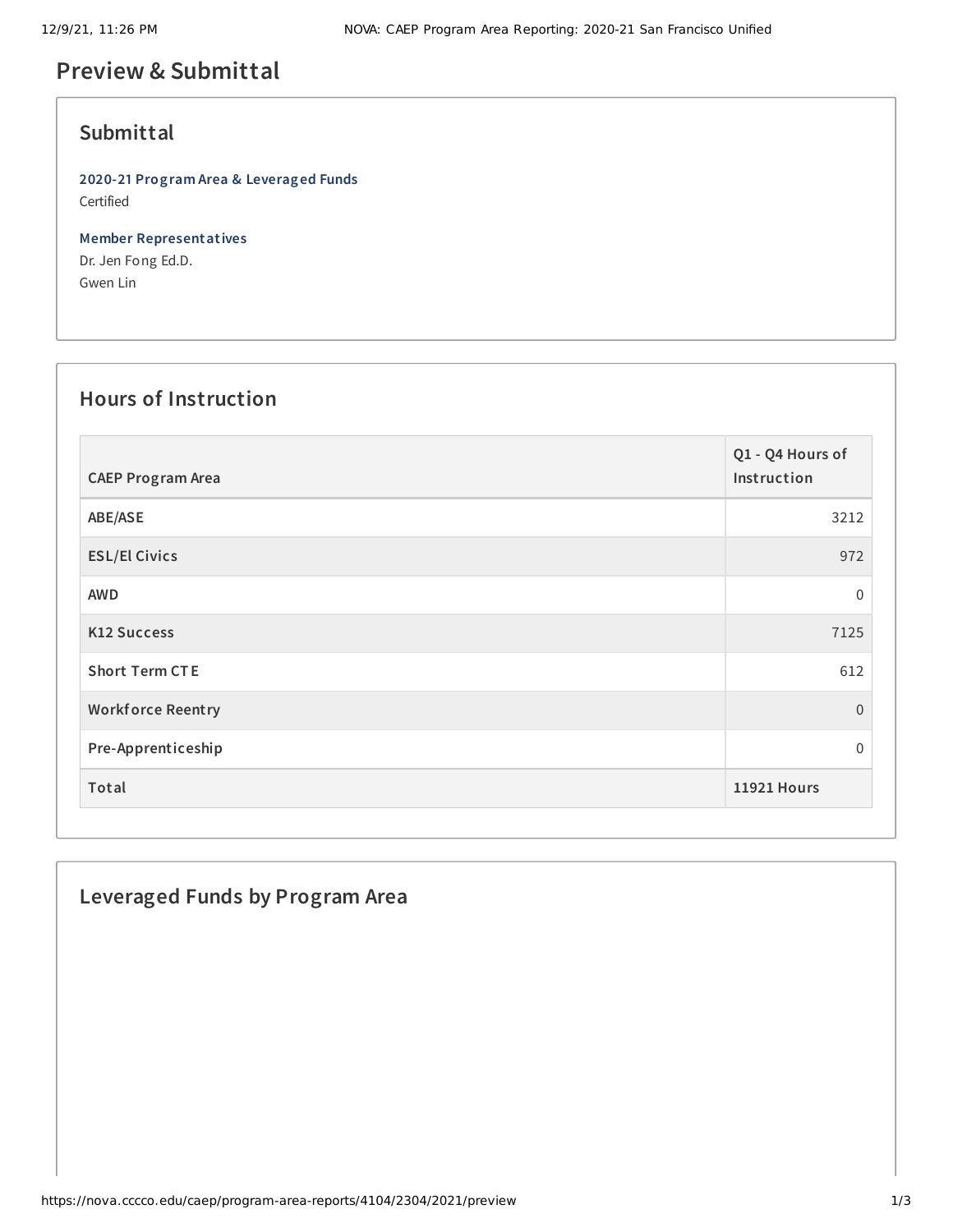| Fund                                         | <b>ABE/ASE</b> | ESL/El<br>Civics | <b>AWD</b> | K12<br><b>Success</b> | <b>Short</b><br>Term<br><b>CTE</b> | Workforce<br>Reentry | Pre-<br>Apprenticeship | Totals    |
|----------------------------------------------|----------------|------------------|------------|-----------------------|------------------------------------|----------------------|------------------------|-----------|
| California Adult<br><b>Education Program</b> | \$0            | \$0              | \$0        | \$0                   | \$0                                | \$0                  | \$0                    | \$0       |
| <b>CalWORKs</b>                              | \$0            | \$0              | \$0        | \$0                   | \$0                                | \$0                  | \$0                    | \$0       |
| NonCredit                                    | \$0            | \$0              | \$0        | \$0                   | \$0                                | \$0                  | \$0                    | \$0       |
| <b>Perkins</b>                               | \$0            | \$0              | \$0        | \$0                   | \$78,262                           | \$0                  | \$0                    | \$78,262  |
| <b>LCFF</b>                                  | \$0            | \$0              | \$0        | \$189,238             | \$0                                | \$0                  | \$0                    | \$189,238 |
| Fees                                         | \$0            | \$0              | \$0        | \$0                   | \$0                                | \$0                  | \$0                    | $$0$$     |
| K12 Adult Ed Jail<br><b>Funds</b>            | \$0            | \$0              | \$0        | \$0                   | \$0                                | \$0                  | \$0                    | \$0       |
| <b>WIOA II</b>                               | \$0            | \$0              | \$0        | \$0                   | \$0                                | \$0                  | \$0                    | \$0       |
| Contracted<br><b>Services</b>                | \$0            | \$0              | \$0        | \$0                   | \$0                                | \$0                  | \$0                    | \$0       |
| Totals                                       | \$0            | \$0              | \$0        | \$189,238             | \$78,262                           | \$0                  | \$0                    | \$267,500 |

## **Certification**

**49 San Francisco Adult Education Consortium - Primary Contact**

**Tary Acebey** Management Assistant, AEBG [tacebey@ccsf.edu](mailto:tacebey@ccsf.edu)

#### **Wendy Miller**

Associate Dean of Adult Education Programs [wlmiller@ccsf.edu](mailto:wlmiller@ccsf.edu)

Appro ved by Wendy Miller

#### **12/09/2021 03:26 PM PST**